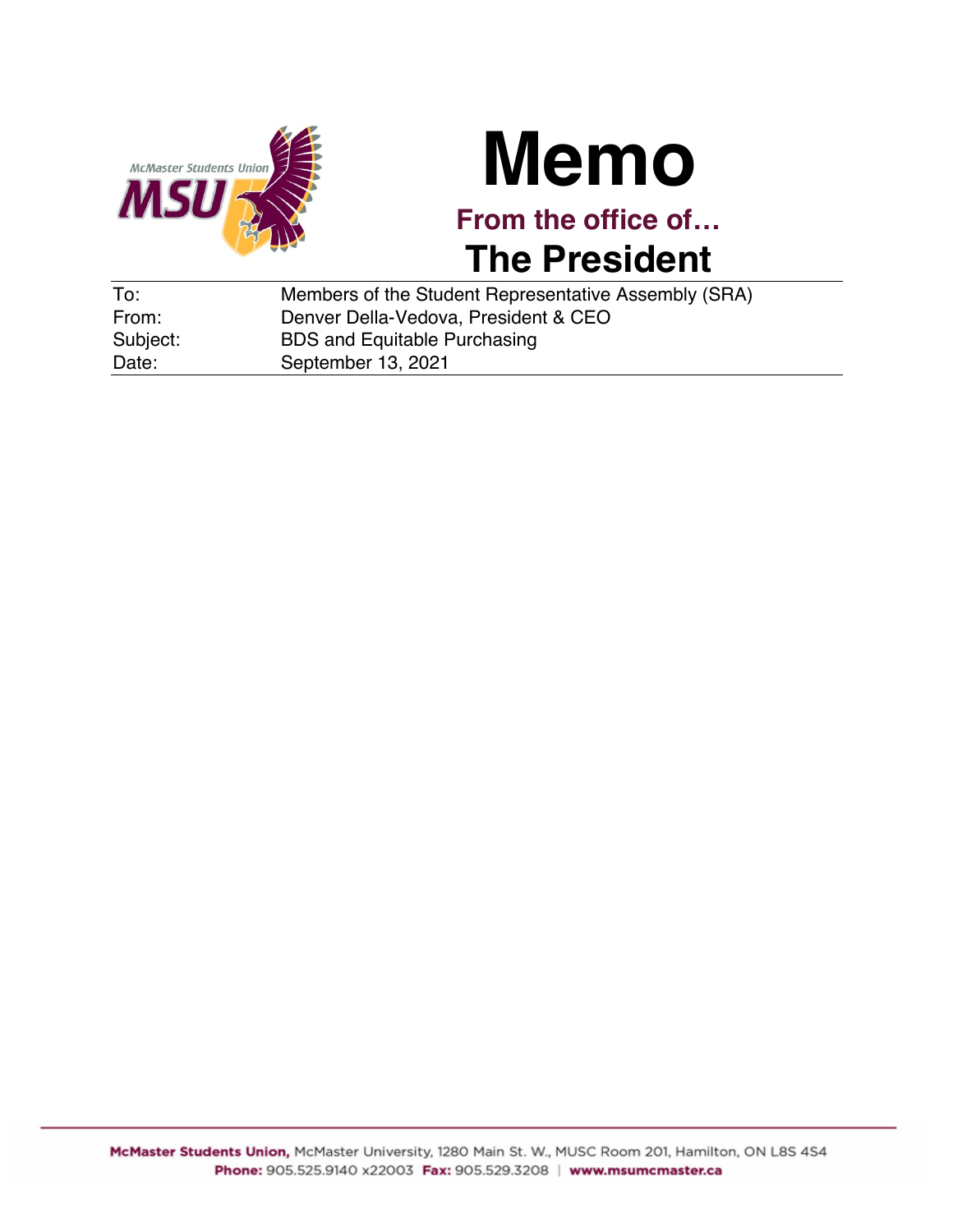

## **Background**

May 19<sup>th</sup> the Board of Directors elected to make a post on the MSU socials in support of students affected by the ongoing violence that was imposed by Israeli military forces on the people of Palestine. The statement read as follows.

"The McMaster Students Union (MSU) stands with all students in the McMaster community affected by the violence imposed by Israeli military forces on the people of Palestine. The MSU condemns the ongoing aggression and joins the international chorus of voices calling for an immediate ceasefire. Moreover, the MSU denounces all forms of Islamophobia, anti-Semitism, and prejudice suffered by students, across our diverse community.

In March of 2015, the undergraduate students of McMaster University, via the annual General Assembly, voted to join the international campaign of Boycott, Divestments and Sanctions (BDS). As such, the MSU exited contracts with specific vendors and modified its investment portfolio, to reflect students' democratic voice in denouncing the continued oppression and occupation of Palestine. Recognizing both the immediate humanitarian crisis, as well as anti-Semitism faced by members of the Jewish community, the MSU has made a financial donation to the Palestine Children's Relief Fund, Hamilton's Anti-Racism Resource Centre, Hamilton Jewish Family Services, and The International Red Cross and Red Crescent Movement.

Six years have passed since students voted to support the BDS movement. As such, the Board of Directors of the MSU intend to bring forth debate for the continued support of BDS to the Student Representative Assembly (SRA). Students should have their voices heard by their elected representatives. Moreover, the SRA will encourage a safe, respectful, and open debate about political issues of this nature, free from threats of violence or fear to members of the campus community.

Students looking for immediate mental health support can reach out to counselors via the MSU's Student Assistance Plan at realcampus.ca/mcmaster or contact the Student Wellness Centre via wellness mcmaster ca.

Students, through the annual General Assembly, voted to adopt the tenants of Boycott, Divestment and Sanctions (BDS)."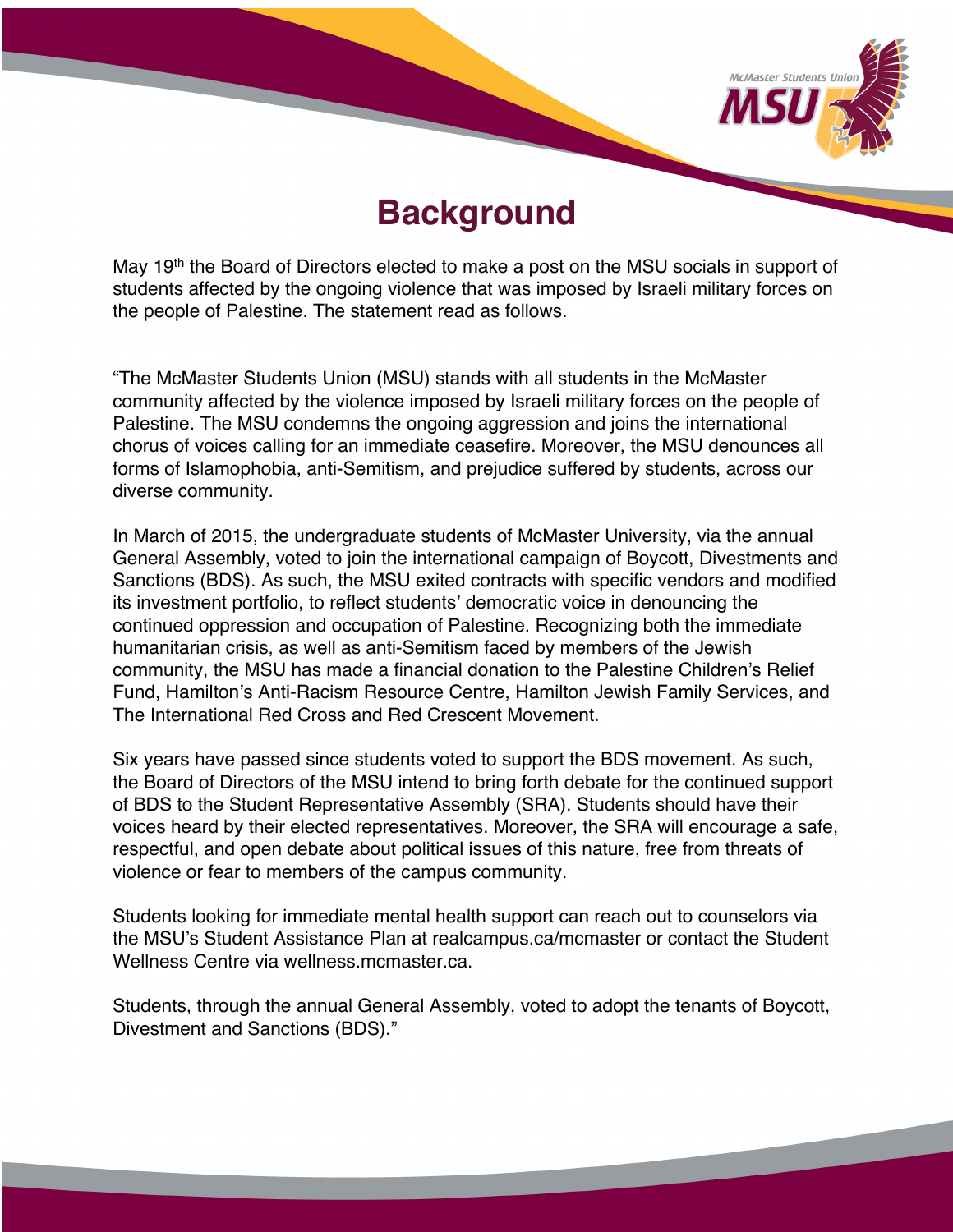

## **Proposal**

I have proposed that the SRA adopt the following statement in support of this previous messaging and in support of the student decision made by GA in 2015. With it comes a few recommendations for the MSU that I have already begun to explore to expand our transparency and reach in this matter. The biggest addition is looking at equitable purchasing as a whole; something that I had intended to build off of Giancarlo's sustainability policy from last year. Ideally, this will expand the scope of the MSU's sustainability and equitable purchasing.

This statement was created from a series of conversations with several stakeholders around campus (clubs, students, SRA members, ect.)

## **Moved by Della-Vedova, seconded by \_\_\_\_ that the McMaster Students Union adopts the following statement:**

**Whereas,** The SRA denounces all forms of Islamophobia, anti-Semitism, and prejudice experienced by students, across our diverse community; and

**Whereas,** The SRA will continue to uphold the beliefs and values of its student body, both as representatives as well as through all our systems for student engagement such as general assembly; and

**Whereas,** through General Assembly in 2015 the MSU was tasked to

"Recognize that the continued occupation of Palestinian land and suppression of their fundamental human rights; Join other student organizations around the world by endorsing the 2005 call for Boycott, Divestments and Sanctions called for by 170 different groups representing the Palestinian Civil Society; and

Commit to identifying and divesting from companies that support or profit from Israeli war crimes, occupation and oppression of Palestinians; and

Affirm that students have a vital role in supporting struggles for social justice and human rights, stand in solidarity with Palestinians' struggle for self-determination and freedom; and

Commit to ethical purchasing policies and fair-trade practices around the globe through the renewal and review of the MSU's Social and Ethical Purchasing Policy and procedures."